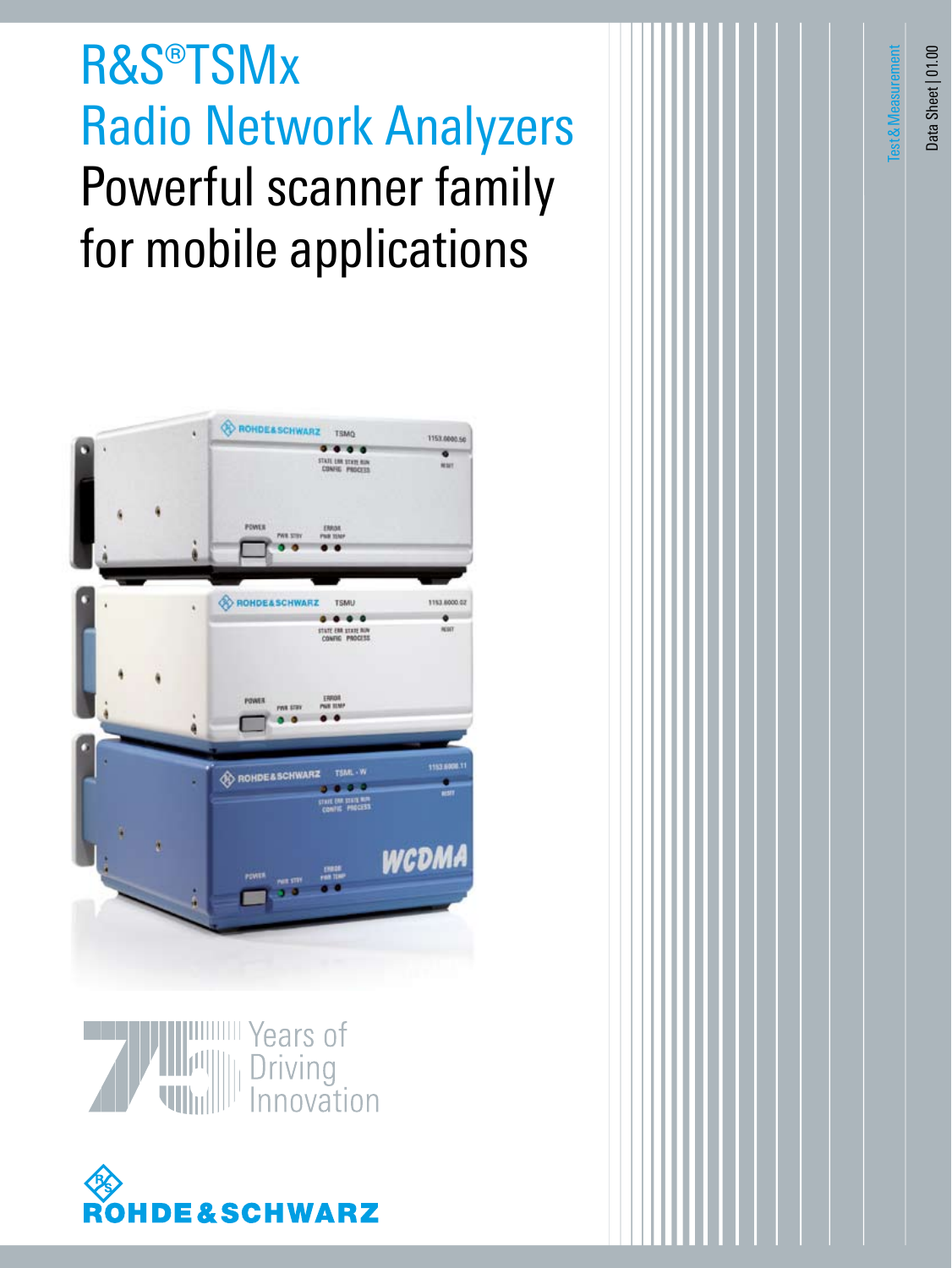# R&S®TSMx Radio Network Analyzers At a glance

The R&S®TSML, R&S®TSMU and R&S®TSMQ form a family of radio network analyzers with scanner functionality. Their compact size and low power consumption make them ideal for mobile applications. Even a fully equipped backpack solution can easily be implemented in order to perform indoor measurements, for example.

When combined with the R&S®ROMES4 drive test software, the scanners provide their full-range functionality and maximum performance. Interference measurements, automatic neighborhood measurements or fast spectrum measurements can be performed in virtually no time. The software has been designed for multicore CPUs to enable simultaneous multiple measurements.

### **Key facts**

- I No band limiting support of all frequencies from 80 MHz to 3(6) GHz
- **I** Decoding of all broadcast information
- **I** Small weight and low power consumption
- I Suitable for GSM, WCDMA, CDMA2000® 1xEV-DO, spectrum, CW
- **I** High measurement speed in all technologies

The R&S®TSMQ radio network analyzer: The R&S®ROMES4 drive test software runs on the notebook (not included in the equipment supplied).

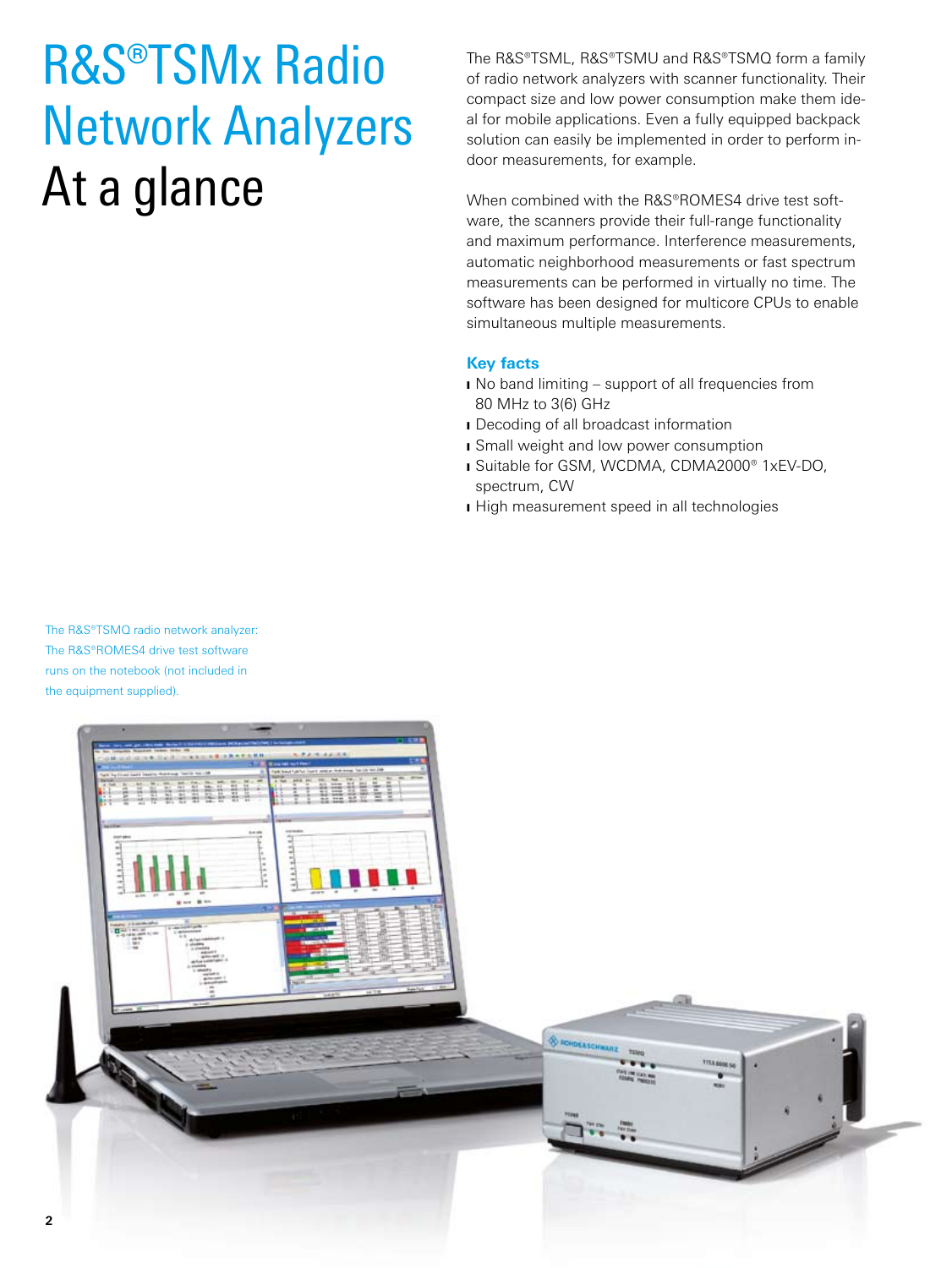## R&S®TSMx Radio Network Analyzers Benefits and key features

#### Suitcase solution.



### **No band limiting**

- I Worldwide deployment possible
- **I** Flexible and cost-efficient if new frequencies are released
- I Only one set of hardware required no logistics problems

▷ page 4

## **Up to four technologies in one device**

- **I** Space and cost savings
- **I** Parallel measurements eliminate the need for multiple drive tests
- ▷ page 5

### **Spectrum scan across the entire frequency range**

- I Overview of the entire spectrum
- **J** Uplink and interference measurements
- I Very fast measurements for high measurement density ▷ page 6

### **Wide-ranging product portfolio, scalable concept**

- I Wide-ranging product portfolio from cost-oriented to high-end solutions
- **I** Scalable concept with numerous upgrade capabilities for future functional expansions
- ▷ page 7

### **Maximum performance with the R&S®ROMES4 drive test software**

- **I** GSM interference analysis based on BCH, TCH and timeslots
- **I** Neighborhood analysis
- **I** Estimate of the base station position
- ▷ page 8

### **For use in various configurations**

- I As an integrated suitcase solution
- I With user-specific cabling
- I As a backpack, especially for indoor measurements

User-specific cabling. **Backpack solution.** Backpack solution.



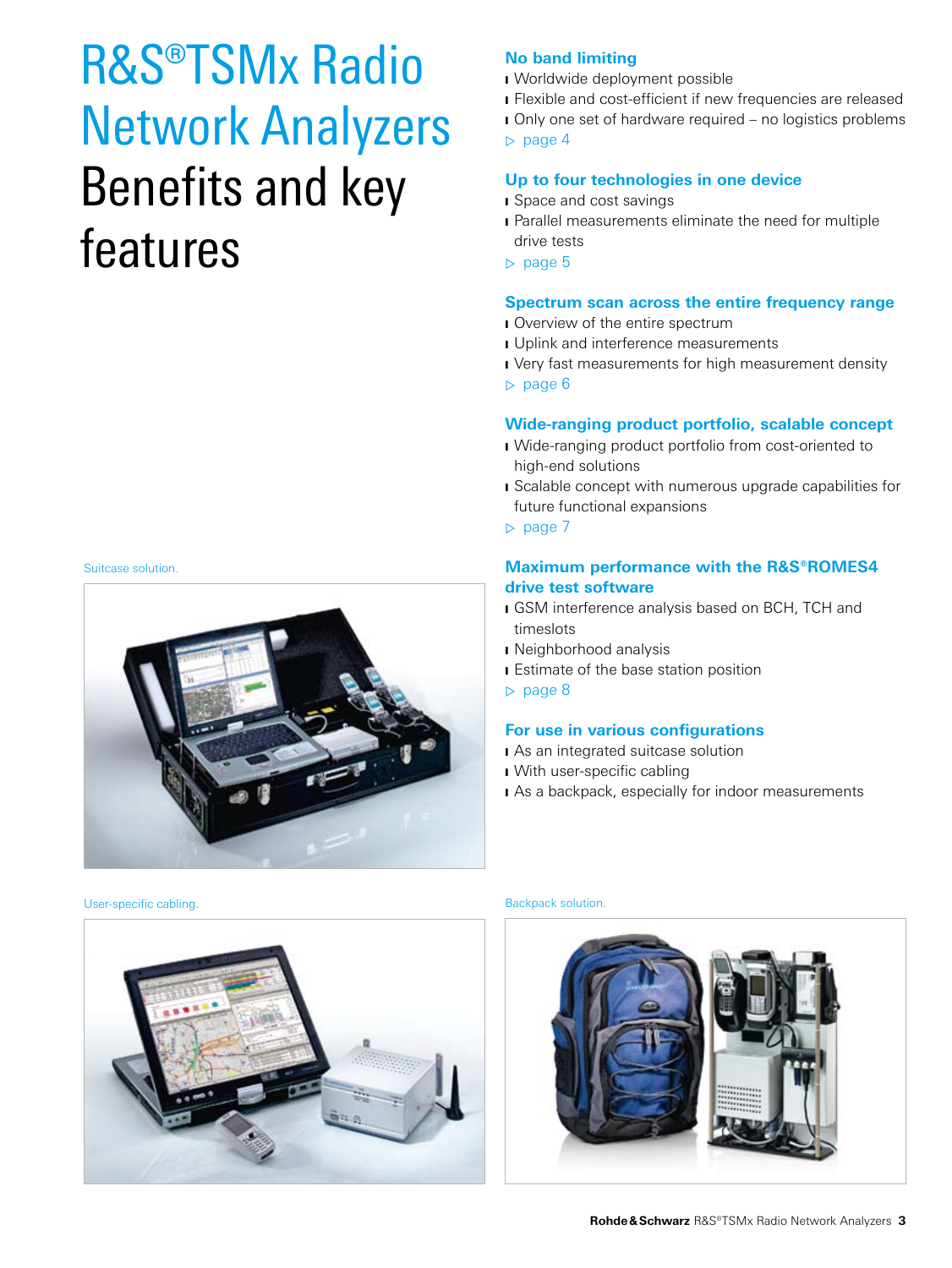# No band limiting **Owing to their unique wideband frontend**, all radio net-<br>work analyzers of the R&S®TSMx family can be used in

work analyzers of the R&S®TSMx family can be used in all frequency bands between 80 MHz and 3 GHz. They can handle any combination of frequency or band and technology. For example, they are already capable of performing measurements on UMTS 850 MHz or CDMA 450 MHz. Entering the channel number or the center frequency is usually all that is required.

This feature provides high flexibility for the user and reduces costs. New scanner hardware is not required if new bands, e.g. WCDMA band V, become available. In addition, this approach decreases the logistics effort if several scanners per band must be used. It is even possible to measure multiple bands at the same time.

| <b>Covered bands</b>    |                                                                                                                              |               |                |               |                |                 |                                                                 |                  |       |
|-------------------------|------------------------------------------------------------------------------------------------------------------------------|---------------|----------------|---------------|----------------|-----------------|-----------------------------------------------------------------|------------------|-------|
|                         | GSM850, GSM900, GSM1800, GSM1900 PCS,<br>WCDMA850, WCDMA900, WCDMA1700, WCDMA1900, WCDMA2100,<br>CDMA450, CDMA800, CDMA1900, |               |                |               |                |                 |                                                                 |                  |       |
|                         | $\cdots$                                                                                                                     | WCDMA850      | WCDMA900       |               | WCDMA1700      |                 | WCDMA1900                                                       | <b>WCDMA2100</b> |       |
|                         |                                                                                                                              | <b>GSM850</b> | GSM-R          | <b>GSM900</b> |                | GSM1800         | <b>GSM1900</b>                                                  |                  |       |
| 80 MHz                  | CDMA450                                                                                                                      |               | <b>CDMA800</b> |               |                | <b>CDMA1900</b> |                                                                 |                  | 3 GHz |
|                         |                                                                                                                              |               |                |               |                |                 |                                                                 |                  |       |
|                         |                                                                                                                              |               |                |               |                |                 |                                                                 |                  |       |
| R&S®TSMQ<br><br>$-7.05$ |                                                                                                                              |               |                |               |                |                 |                                                                 |                  |       |
|                         |                                                                                                                              |               |                |               |                |                 |                                                                 |                  |       |
|                         |                                                                                                                              |               |                |               |                |                 | R&S®TSMU                                                        |                  |       |
|                         |                                                                                                                              |               |                |               | m              |                 |                                                                 |                  |       |
|                         |                                                                                                                              |               |                |               | $\frac{1}{2}$  |                 |                                                                 |                  |       |
|                         |                                                                                                                              |               |                |               |                |                 | R&S®TSML-x*)                                                    |                  |       |
|                         |                                                                                                                              |               |                |               | T <sub>1</sub> | wcdn            | *) The R&S®TSML-CW supports                                     |                  |       |
|                         |                                                                                                                              |               |                |               |                |                 | CW measurements in the frequency<br>range from 80 MHz to 6 GHz. |                  |       |
|                         |                                                                                                                              |               |                |               |                |                 |                                                                 |                  |       |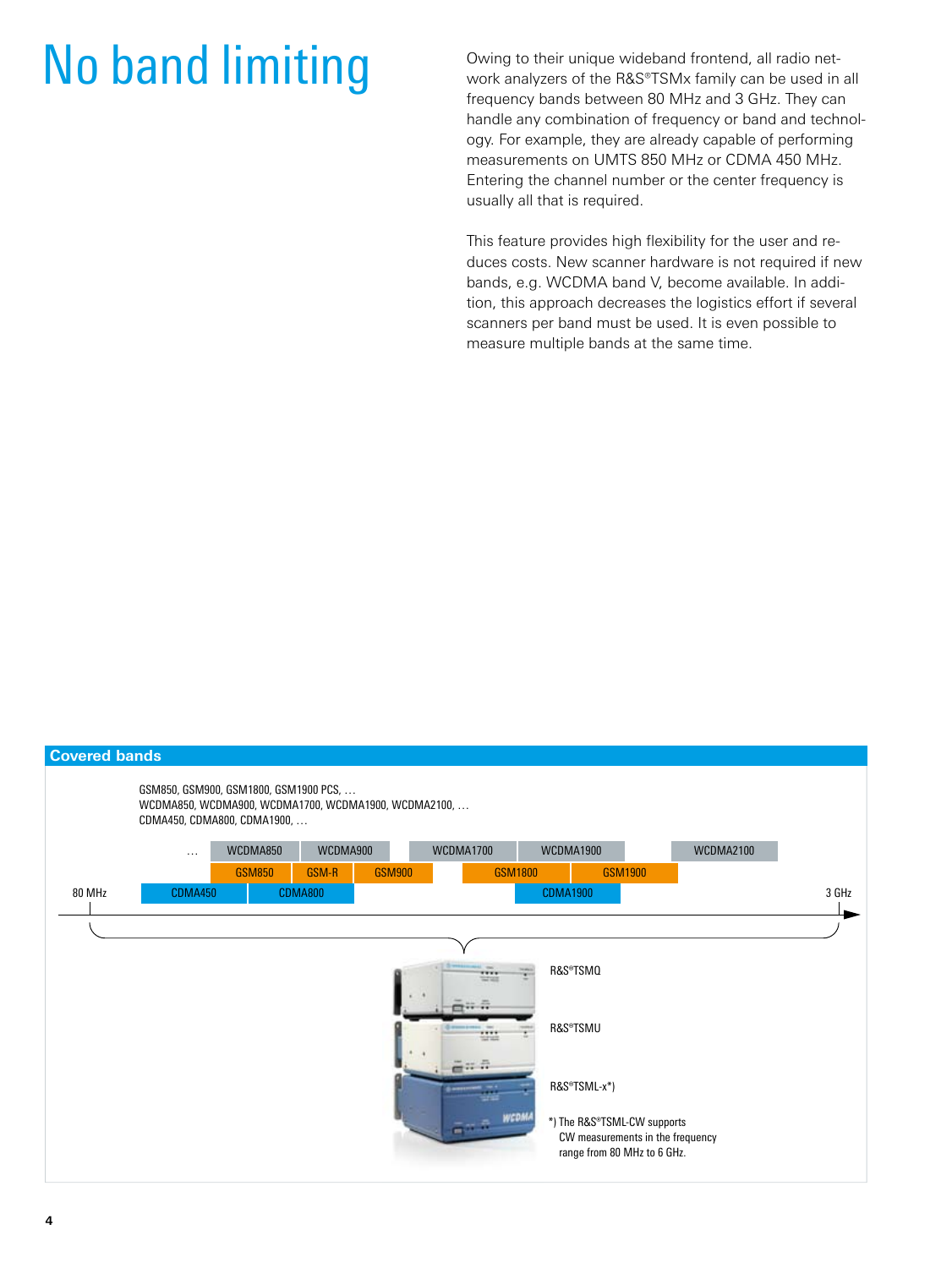# Up to four technologies in one device

The radio network analyzers offer the right solution for every application scenario. The product range includes scanners for one, two or all mobile radio technologies. The R&S®TSMQ enables the user to select whether measurements are to be performed simultaneously in all technologies.

The user has the choice and can use the R&S®TSML-G scanner only for GSM, for example, and thus reduce costs. If two technologies such as GSM and WCDMA have to be handled by one device, the R&S®TSML-GW is the best solution. If users also wish to perform CDMA® and EV-DO measurements or if they require extremely high measurement speed, they should decide in favor of the R&S®TSMQ. The R&S®TSMQ makes it possible to measure all technologies – with the exception of CW – in parallel and simultaneously.

| <b>Device</b> | <b>GSM</b> | <b>WCDMA</b> | $ $ CDMA2000 $^{\circ}$ 1xEV-DO $ $ CW |  |
|---------------|------------|--------------|----------------------------------------|--|
| R&S®TSML-G    |            |              |                                        |  |
| R&S®TSML-W    |            |              |                                        |  |
| R&S®TSML-C    |            |              |                                        |  |
| R&S®TSML-CW   |            | -            |                                        |  |
| R&S®TSML-GW   |            |              |                                        |  |
| R&S®TSMU      |            |              |                                        |  |
| R&S®TSMQ      |            |              |                                        |  |

Simultaneous or single measurement possible.

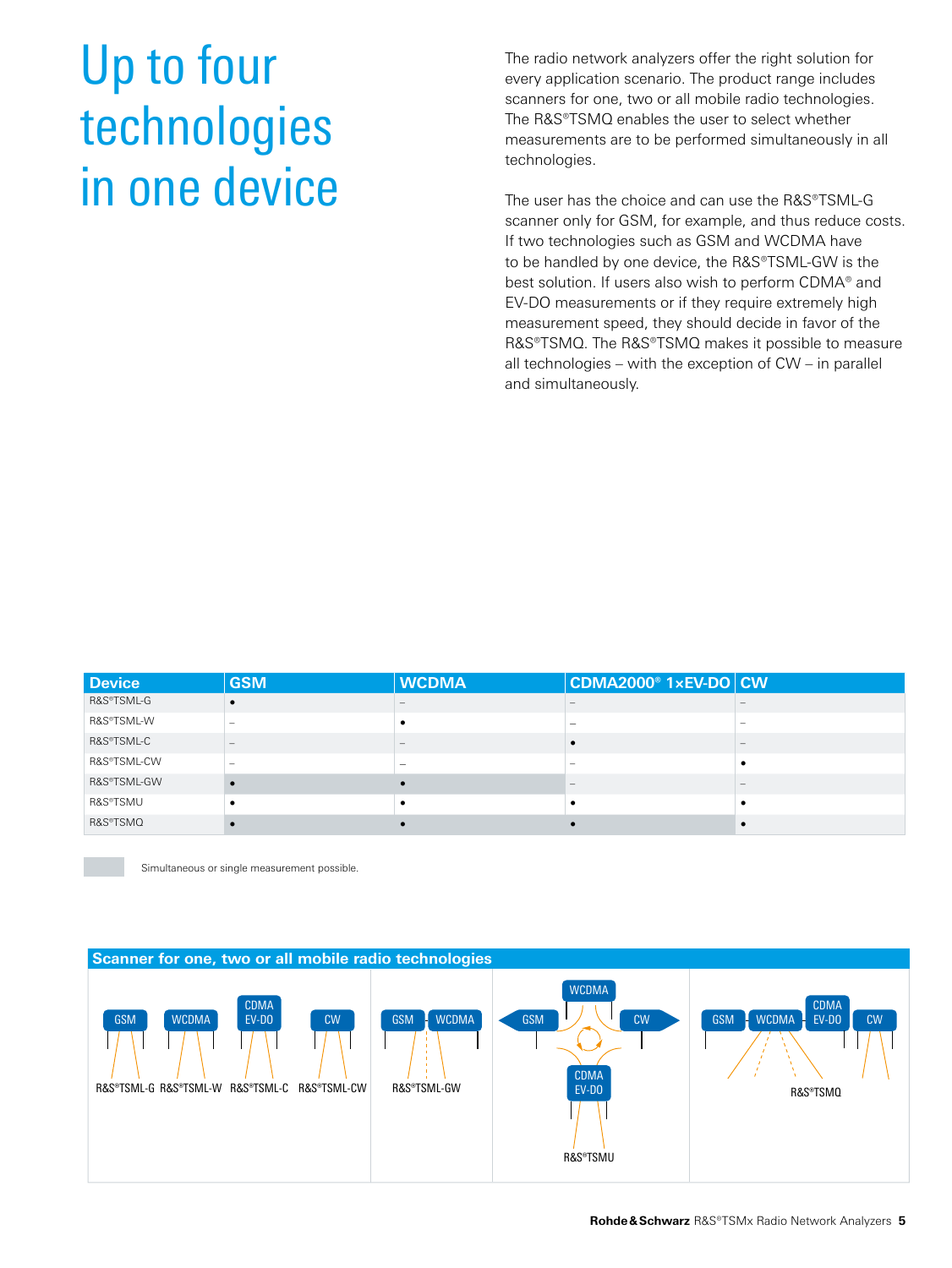# Spectrum scan across the entire frequency range

All scanners provide an integrated spectrum scan. This feature allows signal analysis as well as analysis of the air interface independent of the technology used. The spectrum scan makes it possible to perform measurements throughout the entire frequency range from 80 MHz to 3 GHz – and with the R&S®TSML-CW even up to 6 GHz. As a result, mobile radio bands as well as the uplink ranges can be measured, and detecting interference on the uplink frequencies becomes very easy.

Using the R&S®ROMES4 drive test software, the measurements are presented in a straightforward manner by means of both the classic spectrum display and the waterfall diagram. The user can set as many as 32 frequency ranges and measure them simultaneously.

The spectrum scan function is based on an FFT measurement that allows extremely fast scanning at up to 2 Gsample/s. The measurement speed is especially important for drive tests in order to achieve a good measurement result density without having to reduce the drive speed.

### **Spectrum measurement**

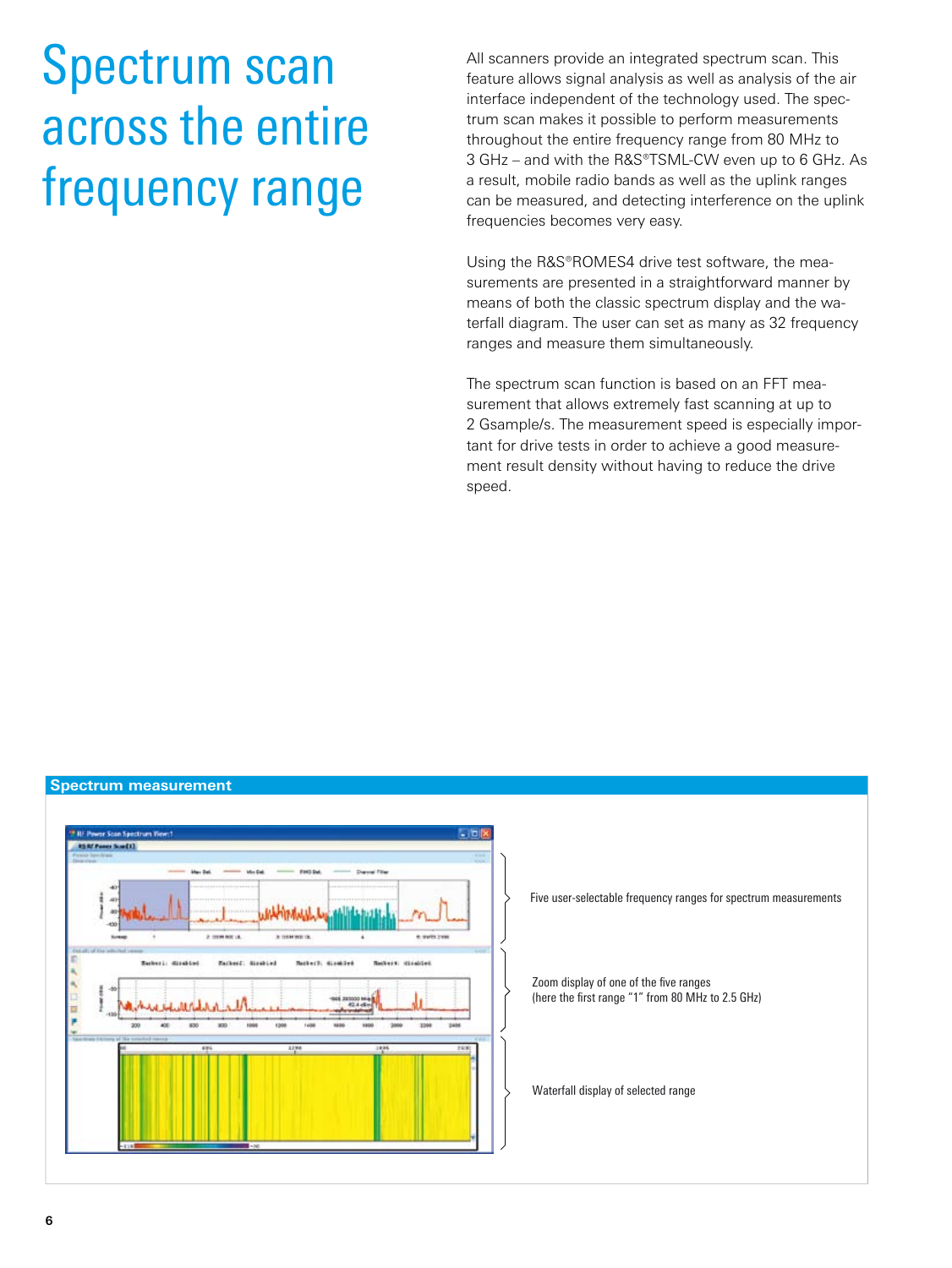# Wide-ranging product portfolio, scalable concept

The radio network analyzers of the R&S®TSMx family offer the right solution for every application, the R&S®TSML being the most cost-efficient one for a single technology. The R&S®TSML is available in four different versions: GSM, WCDMA, CDMA2000® 1xEV-DO or CW. An upgrade to another technology is very easy by simply establishing a FireWire connection with another scanner. The R&S®TSML-GW is a special solution because it offers both GSM and WCDMA capability in a single device.

The R&S®TSMU is the right choice for customers who plan to introduce a new technology in the near future and wish to use only one device for reasons of space. This scanner can be configured as required and easily upgraded by means of software. Upgrading can be performed in the field because users only need the appropriate option key for this purpose. The R&S®TSMU can be equipped with all options, but in contrast to the R&S®TSMQ, it is not able to carry out all measurements in parallel.

The R&S®TSMQ was developed for especially challenging applications involving, for example, maximum measurement speed and the parallel measurement of up to four technologies at the same time. Even when two technologies such as GSM and WCDMA are combined, the R&S®TSMQ offers top measurement speed. In this case, it is still faster than two R&S®TSML or R&S®TSMU, which makes it unique on the market.

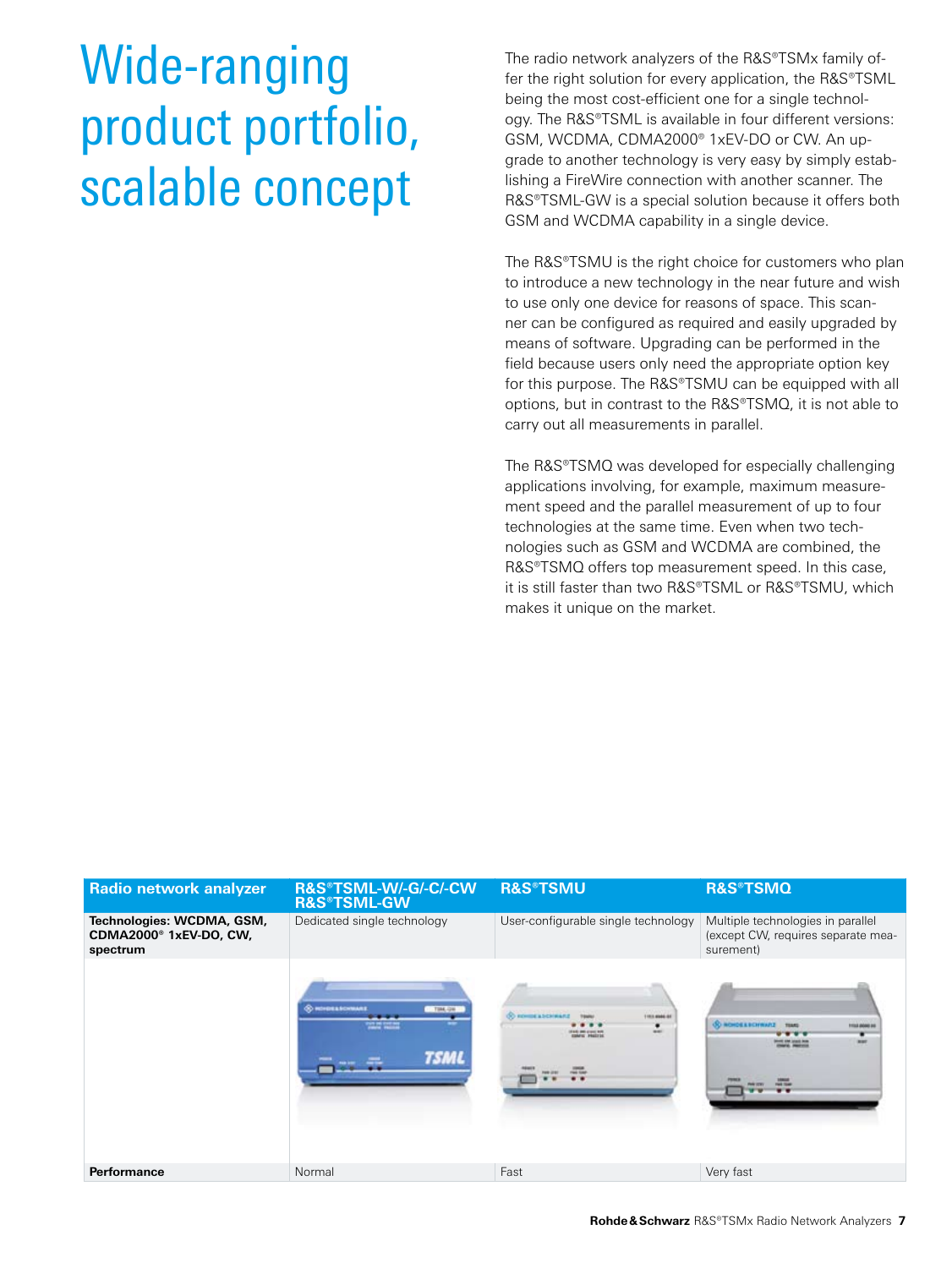# Maximum performance with the R&S®ROMES4 drive test software

When combined with the R&S®ROMES4 drive test software, the scanners provide their full-range functionality and maximum performance. The software is used for collecting the measurement data as well as for analyzing and evaluating this data. Test mobile phones can be connected to combine the data from the software with the data from the scanners. Automatic neighborhood analysis and interference analysis are typical application scenarios.

In addition, R&S®ROMES4 provides functions such as BTS position location, which only requires a scanner and a GPS device with pulse-per-second (PPS) output. Driving through a specific area is sufficient in order to estimate the positions of the base stations. Position location does not require any interaction with the network. The base station list created in this way can be exported or displayed on the R&S®ROMES4 map.

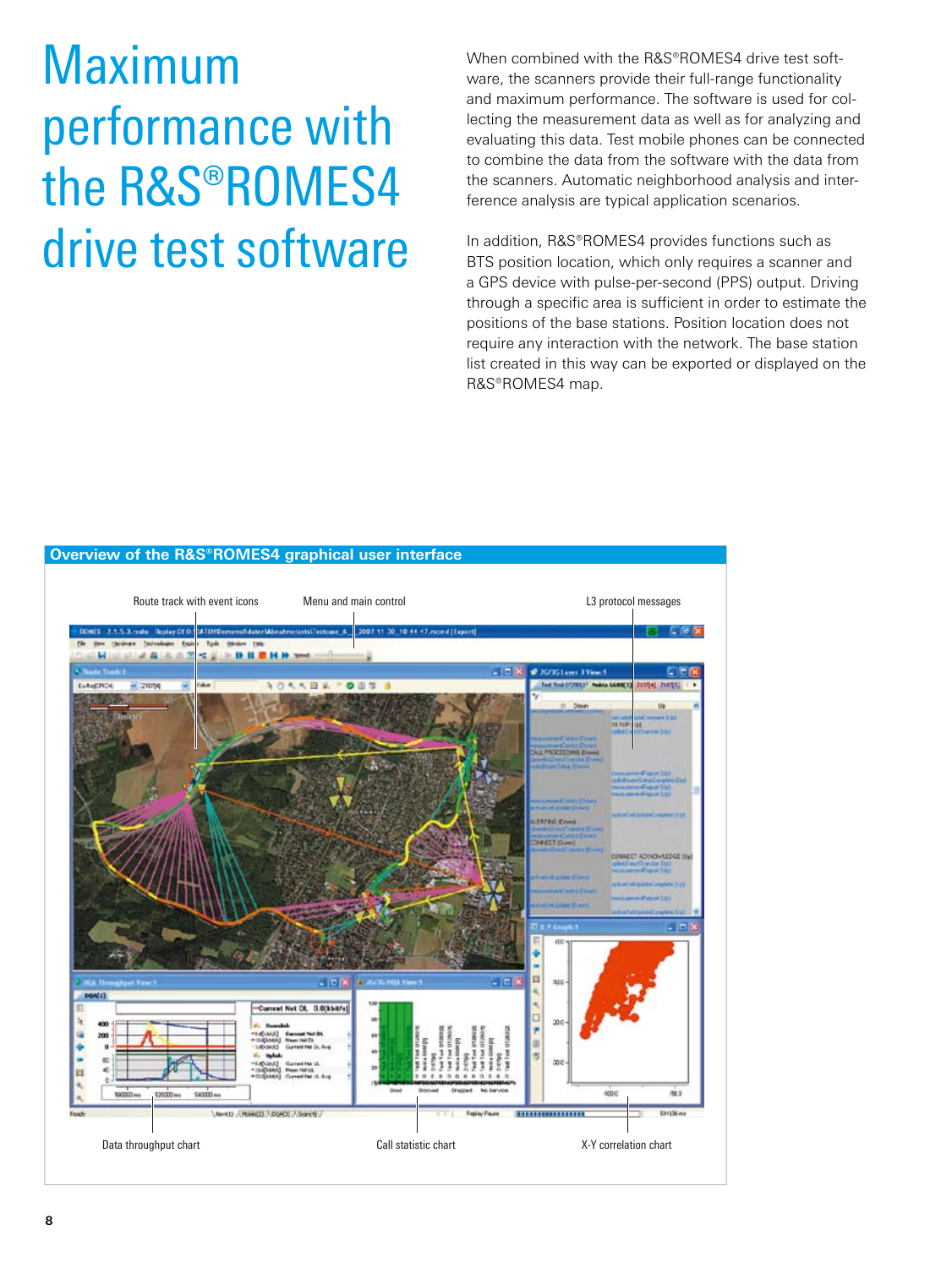

### **Interference analysis taking into account traffic channels**

R&S®ROMES can identify and display co-channel interference in GSM easily and reliably – irrespective of whether the BCCH or the TCH causes the interference.

| Problem Node Bs                                             |                               |                                                       |                             |
|-------------------------------------------------------------|-------------------------------|-------------------------------------------------------|-----------------------------|
| RuS U 030C - SC 4224                                        |                               | F 3G Neighbours C 2G Neighbours<br>Ξ                  |                             |
| SIB11 Content                                               |                               | Database Content                                      |                             |
| Name<br>RuS U M71C<br>Rus U W72C<br>Rus U 102C              | $\ll$<br>5904<br>5000<br>6464 | <b>Name</b><br>RuS U 036A<br>Rus U 0300<br>Rus U 102C | \$<<br>3968<br>5632<br>6464 |
| <b>RuS U 030A</b><br><b>Rus U 0.88</b><br><b>Rus U 1028</b> | 3960<br>5632<br>1664          | Rus LI M71C<br>Rus LI W72C                            | 5904<br>5008                |
|                                                             |                               |                                                       |                             |
|                                                             |                               |                                                       |                             |
|                                                             |                               |                                                       |                             |
|                                                             |                               |                                                       |                             |
|                                                             |                               |                                                       |                             |

### **Detecting a missing neighborhood at a glance**

Comparison between neighboring cells measured by the scanner and those in the base station list. Neighboring cells that were detected but do not appear on the list are highlighted in yellow.



### **Detecting the geographic position of base stations**

The scanners not only measure the most important BTS levels (2G: RxLev, 3G: RSCP) but also demodulate the broadcast channels (BCH). Important time information as well as details of the transmitting BTS are obtained in this way.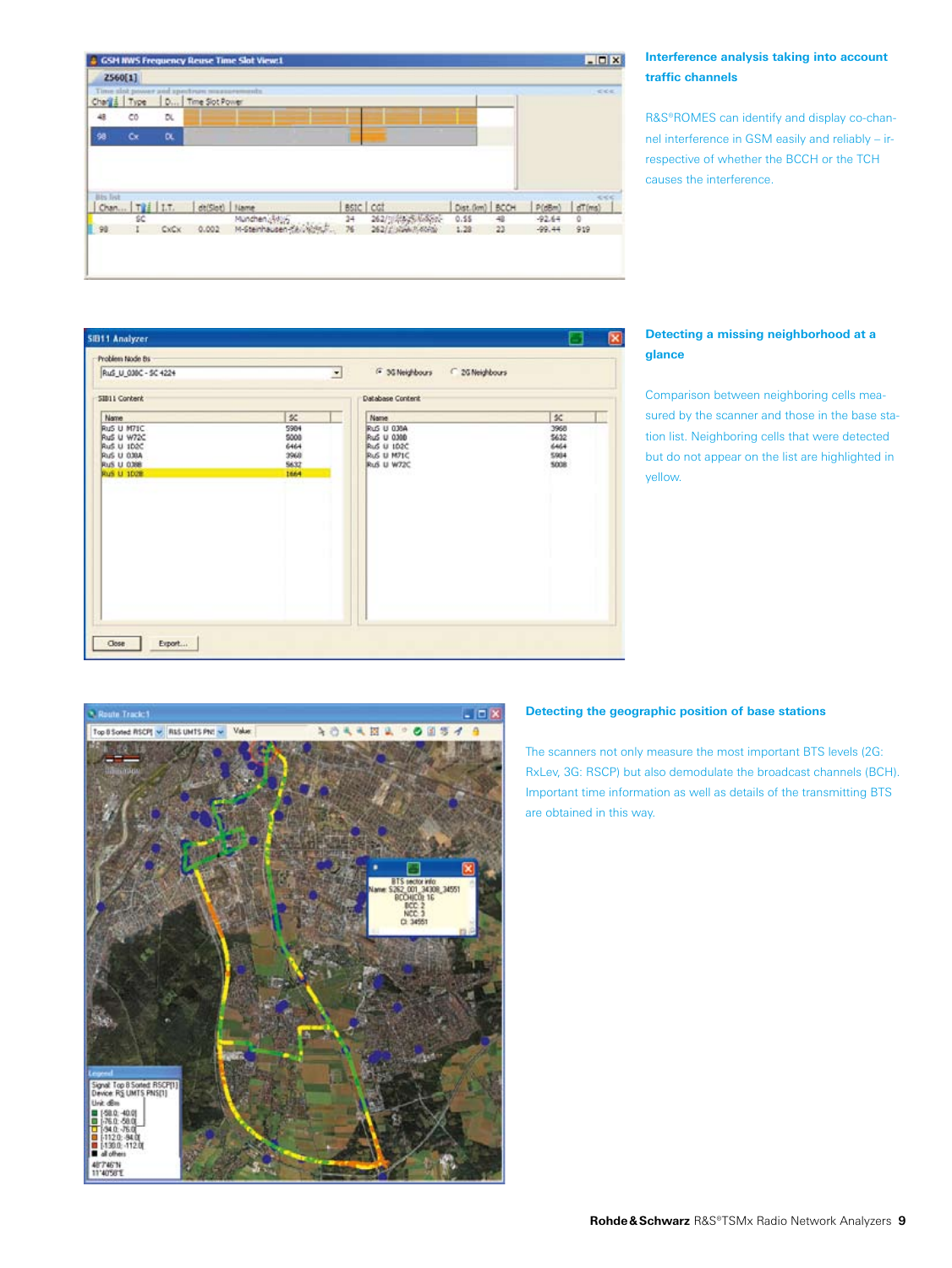# **Specifications**

| <b>RF</b> data, measurement speed |                                                                        |                                                                 |  |
|-----------------------------------|------------------------------------------------------------------------|-----------------------------------------------------------------|--|
| Frequency range                   | R&S®TSML-G/-W/-C/-GW, R&S®TSMU, R&S®TSMQ 80 MHz to 3 GHz               |                                                                 |  |
|                                   | R&S®TSML-CW                                                            | 80 MHz to 6 GHz                                                 |  |
| Noise figure                      | $f \leq 2.2$ GHz, preamplifier on                                      | typ. $10 dB$                                                    |  |
| Frequency accuracy                | GPS/PPS synchronization                                                | $\pm 0.01$ ppm                                                  |  |
| Frequency aging                   |                                                                        | 1 ppm/year                                                      |  |
| Frequency temperature drift       | $0^{\circ}$ C to +30 $^{\circ}$ C                                      | 2 ppm                                                           |  |
|                                   | +30 $^{\circ}$ C to +40 $^{\circ}$ C                                   | additional 2 ppm/10°C                                           |  |
| IP3                               | preamplifier on                                                        | typ. -9 dBm                                                     |  |
|                                   | preamplifier off                                                       | typ. $+3$ dBm                                                   |  |
| 1 dB compression                  |                                                                        | $-15$ dBm                                                       |  |
| Sensitivity                       | <b>GSM</b>                                                             | $-112$ dBm                                                      |  |
|                                   | <b>WCDMA</b>                                                           | $-114$ dBm                                                      |  |
|                                   | CDMA2000 <sup>®</sup> 1xEV-DO                                          | $-131$ dBm                                                      |  |
|                                   | spectrum                                                               | $-115$ dBm                                                      |  |
| Dynamic range                     | GSM (C/I)                                                              | 30dB                                                            |  |
|                                   | WCDMA (E <sub>c</sub> /I <sub>0</sub> : high speed/high dynamic range) | 20 dB/29 dB                                                     |  |
|                                   | CDMA2000 <sup>®</sup> 1xEV-DO (E./I <sub>o</sub> )                     | 30dB                                                            |  |
| <b>R&amp;S®TSML</b>               |                                                                        |                                                                 |  |
| Measurement speed                 | R&S®TSML-G (GSM)                                                       | 40 channels/s <sup>1)</sup>                                     |  |
|                                   | R&S®TSML-W (WCDMA)                                                     | 10 measurements/s <sup>2)</sup>                                 |  |
|                                   | R&S®TSML-C (CDMA2000® 1xEV-DO)                                         | 5 measurements/s <sup>3)</sup>                                  |  |
|                                   | R&S®TSML-CW (CW)                                                       | 625 measurements/s                                              |  |
|                                   | R&S®TSML-GW (GSM and WCMDA)                                            | 40 channels/s <sup>1)</sup> (GSM), 10 measurements/s<br>(WCDMA) |  |
| <b>R&amp;S®TSMU</b>               |                                                                        |                                                                 |  |
| Measurement speed                 | <b>GSM</b>                                                             | 80 channels/s <sup>1)</sup>                                     |  |
|                                   | <b>WCDMA</b>                                                           | 20 measurements/s <sup>2)</sup>                                 |  |
|                                   | CDMA2000 <sup>®</sup> 1xEV-DO                                          | 10 measurements/s <sup>3)</sup>                                 |  |
|                                   | <b>CW</b>                                                              | 625 measurements/s                                              |  |
| <b>R&amp;S®TSMQ</b>               |                                                                        |                                                                 |  |
| Measurement speed                 | <b>GSM</b>                                                             | 100 channels/s <sup>1)</sup>                                    |  |
|                                   | <b>WCDMA</b>                                                           | 50 measurements/s $^{2}$                                        |  |
|                                   | CDMA2000 <sup>®</sup> 1xEV-DO                                          | 10 measurements/s <sup>3)</sup>                                 |  |
|                                   | <b>CW</b>                                                              | 625 measurements/s                                              |  |

| General data                |                                                                                                      |                                                                                                            |  |
|-----------------------------|------------------------------------------------------------------------------------------------------|------------------------------------------------------------------------------------------------------------|--|
| Operating temperature range |                                                                                                      | $0^{\circ}$ C to +45 $^{\circ}$ C                                                                          |  |
| Storage temperature range   |                                                                                                      | $-20^{\circ}$ C to $+70^{\circ}$ C                                                                         |  |
| Relative humidity           | at $+40^{\circ}$ C                                                                                   | 95%                                                                                                        |  |
| RF input                    | SNAP-N connector                                                                                     | $50 \Omega$                                                                                                |  |
| Data interface              |                                                                                                      | FireWire                                                                                                   |  |
| Voltage supply              |                                                                                                      | 9 V to 18 V DC                                                                                             |  |
| Current drain               |                                                                                                      | 650 mA at 12 V DC                                                                                          |  |
| Dimensions                  | $W \times H \times D$                                                                                | 150 mm $\times$ 80 mm $\times$ 170 mm<br>$(5.90 \text{ in} \times 3.15 \text{ in} \times 6.69 \text{ in})$ |  |
| Weight                      |                                                                                                      | $1.5$ kg $(3.3)$ lb)                                                                                       |  |
| System requirements         | R&S®ROMES4 drive test software,<br>laptop/PC (multicore processor 2 GHz, 2 Gbyte RAM, FireWire, USB) |                                                                                                            |  |

<sup>1)</sup> With SCH demodulation.

<sup>2)</sup> With SIB decoding.

3) With demodulation of CDMA2000® and EV-DO system information messages.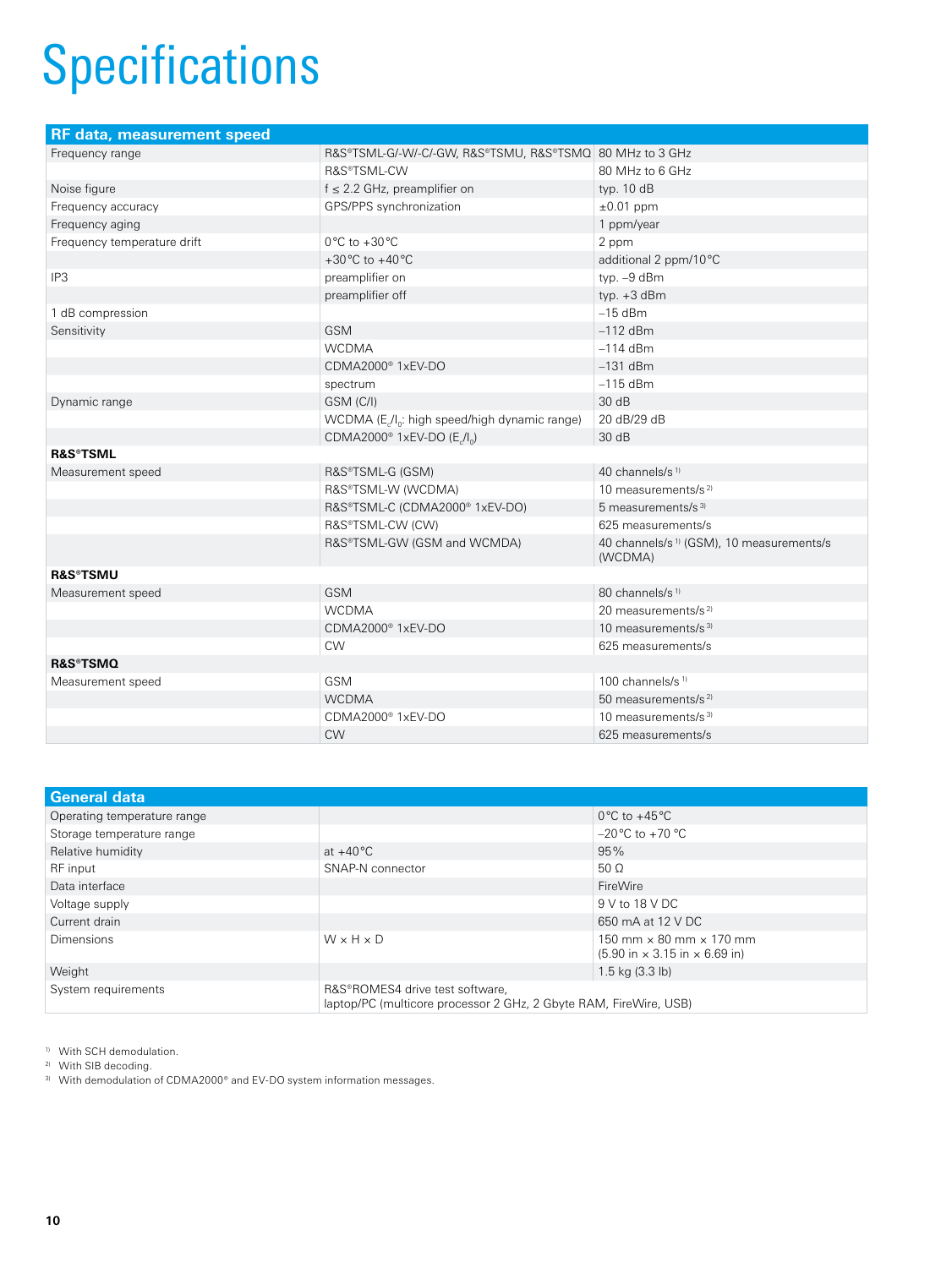# Ordering information

| <b>Designation</b>                                                          | <b>Type</b>                  | <b>Order No.</b>             |  |  |  |  |
|-----------------------------------------------------------------------------|------------------------------|------------------------------|--|--|--|--|
| <b>R&amp;S®TSML</b>                                                         |                              |                              |  |  |  |  |
| Scanner for GSM                                                             | R&S®TSML-G                   | 1153.6000.13                 |  |  |  |  |
| Scanner for WCDMA                                                           | R&S®TSML-W                   | 1153.6000.11                 |  |  |  |  |
| Scanner for CDMA2000® 1xEV-DO                                               | R&S®TSML-C                   | 1153.6000.12                 |  |  |  |  |
| Scanner for GSM and WCDMA                                                   | R&S®TSML-GW                  | 1153.6000.20                 |  |  |  |  |
| Scanner for CW                                                              | R&S®TSML-CW                  | 1153.6000.15                 |  |  |  |  |
| <b>R&amp;S®TSMU</b>                                                         |                              |                              |  |  |  |  |
| Radio Network Analyzer                                                      | R&S®TSMU                     | 1153.6000K02                 |  |  |  |  |
| R&S®TSMU Option for GSM                                                     | R&S®TSMU-K13                 | 1153.4572.02                 |  |  |  |  |
| R&S®TSMU Option for WCDMA                                                   | R&S®TSMU-K11<br>R&S®TSMU-K14 | 1153.4550.02<br>1153.4614.02 |  |  |  |  |
| R&S®TSMU Option for CDMA2000® 1xEV-DO                                       | R&S®TSMU-K12                 | 1153.4608.02                 |  |  |  |  |
| R&S®TSMU Option for CW                                                      | R&S®TSMU-K15                 | 1153.4595.02                 |  |  |  |  |
| <b>R&amp;S®TSMQ</b>                                                         |                              |                              |  |  |  |  |
| Radio Network Analyzer for GSM, WCDMA, CDMA2000 <sup>®</sup> 1xEV-DO and CW | R&S®TSMQ                     | 1153.6000.50                 |  |  |  |  |
| <b>Accessories</b>                                                          |                              |                              |  |  |  |  |
| Power Supply (2.5 A)                                                        | R&S®TSML-Z1                  | 1503.4320.02                 |  |  |  |  |
| Power Supply (6.5 A)                                                        | R&S®TSMU-Z1                  | 1166.3786.02                 |  |  |  |  |
| Rack Adapter                                                                | R&S®TSMU-Z2                  | 1153.6700.02                 |  |  |  |  |
| Backpack System                                                             | R&S®TSMU-Z3                  | 1153.6900.02                 |  |  |  |  |
| <b>Additional software options</b>                                          |                              |                              |  |  |  |  |
| Drive Test Software                                                         | R&S®ROMES4                   | 1117.6885.04                 |  |  |  |  |
| R&S®TSMx Driver                                                             | R&S®ROMES4T1Q                | 1117.6885.40                 |  |  |  |  |

CDMA2000® is a registered trademark of the Telecommunications Industry Association (TIA - USA).

Your local Rohde&Schwarz expert will help you find the optimum solution for your requirements and will be glad to provide you with a customized quotation. You will find your local contact at www.sales.rohde-schwarz.com